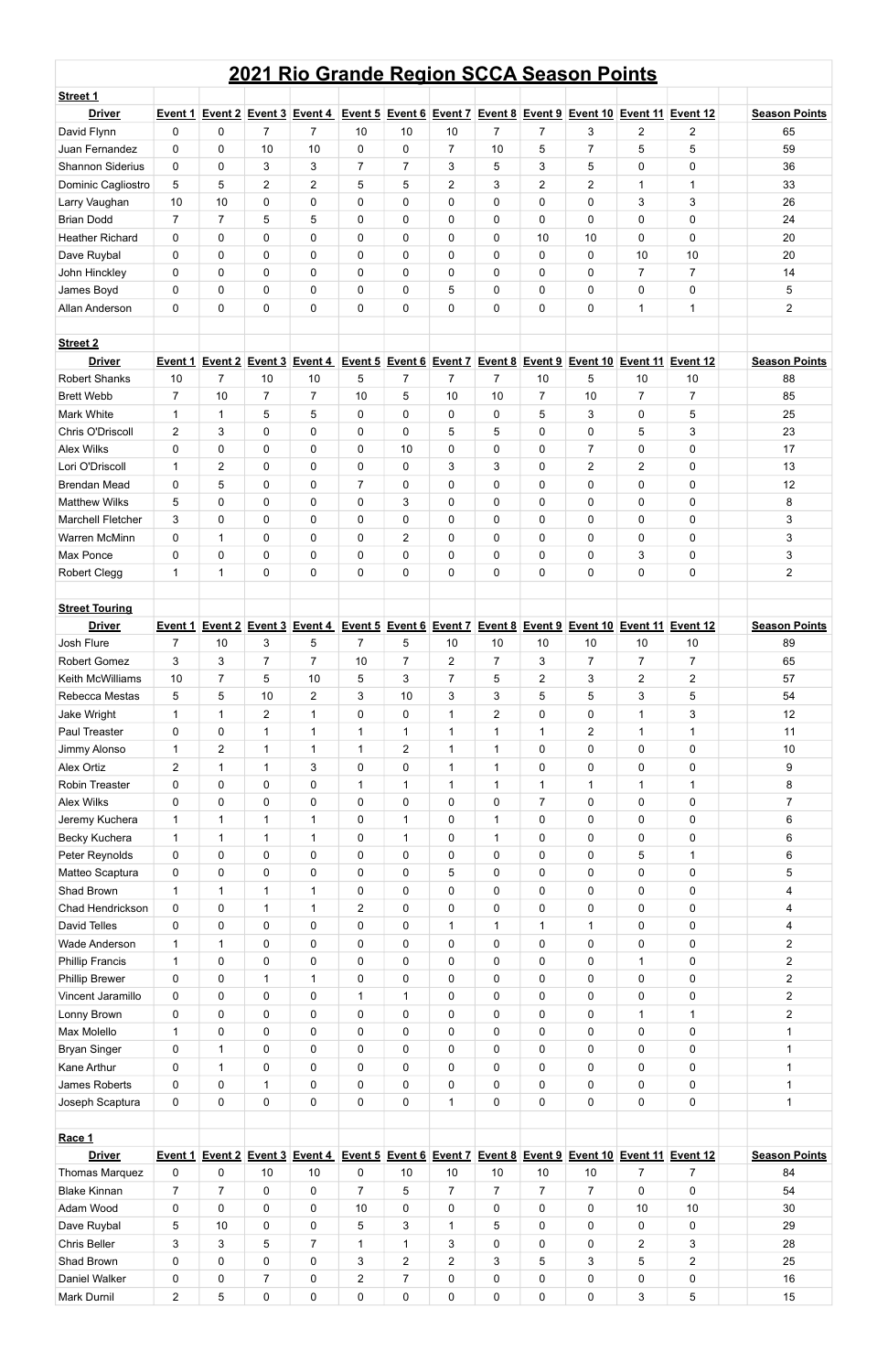| Peter Reynolds          | 1              | 2                      | 3                         | 5                                          | 0              | 0              | 0                                     | 0                      | 0              | 0                                                                                                 | $\mathbf 0$                            | 0              | 11                   |
|-------------------------|----------------|------------------------|---------------------------|--------------------------------------------|----------------|----------------|---------------------------------------|------------------------|----------------|---------------------------------------------------------------------------------------------------|----------------------------------------|----------------|----------------------|
|                         |                |                        |                           |                                            |                |                |                                       |                        |                |                                                                                                   |                                        |                |                      |
| <b>Alex Wilks</b>       | 10             | 0                      | $\mathbf 0$               | $\mathbf 0$                                | 0              | $\mathbf 0$    | 0                                     | 0                      | $\mathbf 0$    | 0                                                                                                 | $\pmb{0}$                              | 0              | 10                   |
| Chris O'Driscol         | $\mathbf 0$    | 0                      | 0                         | $\mathbf 0$                                | $\mathbf 0$    | $\mathbf 0$    | 0                                     | $\mathbf 0$            | 3              | 5                                                                                                 | $\pmb{0}$                              | 0              | 8                    |
| Kenneth Mitchel         | $\mathbf 0$    | 0                      | $\pmb{0}$                 | $\mathbf 0$                                | 0              | $\mathbf 0$    | 5                                     | 0                      | $\mathbf 0$    | 0                                                                                                 | $\mathbf 0$                            | 0              | 5                    |
| <b>Mark Foster</b>      | 1              | 1                      | 0                         | $\mathbf 0$                                | $\mathbf{0}$   | 0              | 0                                     | 0                      | $\mathbf 0$    | 0                                                                                                 | $\mathbf 0$                            | 0              | $\overline{c}$       |
| <b>TJ Parker</b>        | $\mathbf 0$    | 0                      | $\pmb{0}$                 | $\mathbf 0$                                | $\mathbf{1}$   | $\mathbf 1$    | 0                                     | 0                      | $\mathbf 0$    | 0                                                                                                 | $\pmb{0}$                              | 0              | $\overline{2}$       |
|                         |                |                        |                           |                                            |                |                |                                       |                        |                |                                                                                                   |                                        |                |                      |
|                         |                |                        |                           |                                            |                |                |                                       |                        |                |                                                                                                   |                                        |                |                      |
| Race 2                  |                |                        |                           |                                            |                |                |                                       |                        |                |                                                                                                   |                                        |                |                      |
| <b>Driver</b>           | Event 1        | Event 2                |                           | Event 3 Event 4                            |                |                |                                       |                        |                | Event 5 Event 6 Event 7 Event 8 Event 9 Event 10 Event 11 Event 12                                |                                        |                | <b>Season Points</b> |
| Shaleen Brown           | 10             | $\overline{7}$         | $\overline{7}$            | $\overline{7}$                             | 0              | 10             | 7                                     | 10                     | 5              | 5                                                                                                 | $\overline{7}$                         | $\overline{7}$ | 77                   |
| Jeff Watson             | $\overline{7}$ | 10                     | 10                        | 10                                         | 0              | 0              | 0                                     | 0                      | $\overline{7}$ | 10                                                                                                | 10                                     | 10             | 74                   |
| John Poore              | $\pmb{0}$      | 3                      | $\pmb{0}$                 | $\mathbf 0$                                | 10             | $\overline{7}$ | 10                                    | $\overline{7}$         | $\mathbf 0$    | 0                                                                                                 | $\pmb{0}$                              | 0              | 37                   |
| Larry Haynes            | 3              | $\overline{2}$         | 5                         | 5                                          | $\mathbf{0}$   | 0              | 0                                     | $\mathbf 0$            | $\mathbf{1}$   | $\mathbf{1}$                                                                                      | 5                                      | 5              | 27                   |
|                         |                |                        |                           |                                            |                |                |                                       |                        |                |                                                                                                   |                                        |                |                      |
| Peter Reynolds          | 0              | 0                      | $\pmb{0}$                 | $\mathbf 0$                                | $\mathbf 0$    | 0              | 0                                     | 0                      | 10             | 7                                                                                                 | $\pmb{0}$                              | 0              | 17                   |
| <b>Clifford Woods</b>   | $\mathbf 0$    | 0                      | 0                         | $\mathbf 0$                                | $\overline{7}$ | 5              | 0                                     | $\pmb{0}$              | $\mathbf 0$    | 0                                                                                                 | $\pmb{0}$                              | 0              | 12                   |
| James Boyd              | 5              | 5                      | 0                         | $\mathbf 0$                                | 0              | 0              | 0                                     | 0                      | 0              | 0                                                                                                 | $\pmb{0}$                              | 0              | 10                   |
| Max Blake               | 0              | 0                      | 0                         | $\mathbf 0$                                | 0              | 0              | 0                                     | 0                      | 3              | 3                                                                                                 | $\mathbf 0$                            | 0              | 6                    |
| <b>Brad Klipping</b>    | $\mathbf 0$    | 0                      | 0                         | $\mathbf 0$                                | $\mathbf 0$    | $\mathbf 0$    | 5                                     | $\mathbf 0$            | $\mathbf 0$    | 0                                                                                                 | $\pmb{0}$                              | 0              | 5                    |
| <b>Mark Foster</b>      | 0              | 0                      | 0                         | $\mathbf 0$                                | 0              | 0              | 0                                     | 0                      | $\mathbf 1$    | $\overline{2}$                                                                                    | $\pmb{0}$                              | 0              | 3                    |
| Jake Wright             | $\mathbf 0$    | 0                      | $\pmb{0}$                 | $\mathbf 0$                                | 0              | $\mathbf 0$    | 0                                     | 0                      | $\overline{2}$ | 0                                                                                                 | $\pmb{0}$                              | 0              | $\overline{2}$       |
|                         |                |                        |                           |                                            |                |                |                                       |                        |                |                                                                                                   |                                        |                |                      |
|                         |                |                        |                           |                                            |                |                |                                       |                        |                |                                                                                                   |                                        |                |                      |
| Ladies                  |                |                        |                           |                                            |                |                |                                       |                        |                |                                                                                                   |                                        |                |                      |
| <b>Driver</b>           | Event          | Event 2                | Event 3                   | Event 4                                    | Event 5        | Event 6        | Event 7                               | Event 8                | Event 9        | Event 10                                                                                          | Event 11                               | Event 12       | Season Points        |
| Kelsey Johnson          | 10             | 10                     | 0                         | $\mathbf 0$                                | 10             | 10             | 10                                    | 10                     | 10             | 10                                                                                                | $\mathbf 0$                            | 0              | 80                   |
| Elaine Severson         | $\overline{7}$ | $\overline{7}$         | $\mathbf 0$               | $\mathbf 0$                                | $\overline{7}$ | $\overline{7}$ | 7                                     | $\overline{7}$         | $\overline{7}$ | 7                                                                                                 | $\mathbf 0$                            | 0              | 56                   |
| Roxy Brown              | $\overline{0}$ | 0                      | 10                        | $\mathbf 0$                                | 5              | 5              | 5                                     | 0                      | $\mathbf 0$    | 0                                                                                                 | $\pmb{0}$                              | 0              | 25                   |
|                         |                |                        |                           |                                            |                |                |                                       |                        |                |                                                                                                   |                                        |                |                      |
|                         |                |                        |                           |                                            |                |                |                                       |                        |                |                                                                                                   |                                        |                |                      |
| <b>Competition</b>      |                |                        |                           |                                            |                |                |                                       |                        |                |                                                                                                   |                                        |                |                      |
| <b>Driver</b>           | Event $1$      |                        |                           |                                            |                |                |                                       |                        |                | <u>Event 2 Event 3 Event 4 Event 5 Event 6 Event 7 Event 8 Event 9 Event 10 Event 11 Event 12</u> |                                        |                | <b>Season Points</b> |
| Mark Gadway             | 10             | 10                     | 10                        | 7                                          | 10             | 10             | 10                                    | 7                      | 5              | 7                                                                                                 | 7                                      | 7              | 88                   |
| James Wilson            | $\mathbf 0$    | 0                      | $\overline{7}$            | 10                                         | $\overline{7}$ | $\overline{7}$ | $\overline{7}$                        | 10                     | 10             | 10                                                                                                | 10                                     | 10             | 88                   |
| Mary Holmes             | 5              | 3                      | $\overline{c}$            | $\mathbf{1}$                               | 5              | 3              | 0                                     | 0                      | 0              | 0                                                                                                 | 5                                      | 5              | 29                   |
| Jim Garton              | $\overline{7}$ | $\overline{7}$         | 5                         | 3                                          | 0              | 0              | 0                                     | 0                      | 0              | 0                                                                                                 | $\pmb{0}$                              | 0              | 22                   |
| Marchell Fletcher       | $\mathbf 0$    | 5                      | $\mathbf{1}$              | $\overline{2}$                             | 0              | $\mathbf 0$    | 5                                     | 5                      | $\overline{2}$ | 0                                                                                                 | $\pmb{0}$                              | 0              | 20                   |
|                         |                |                        |                           |                                            |                |                |                                       |                        |                |                                                                                                   |                                        |                |                      |
| Michael Courtney        | 0              | 0                      | 0                         | $\mathbf 0$                                | 0              | 0              | 0                                     | 0                      | $\overline{7}$ | 5                                                                                                 | $\pmb{0}$                              | 0              | 12                   |
|                         |                |                        |                           |                                            |                |                |                                       |                        |                |                                                                                                   |                                        |                |                      |
| Meredith Brown          | $\mathbf 0$    | 0                      | 3                         | 5                                          | $\mathbf 0$    | 0              | 0                                     | $\pmb{0}$              | $\mathbf 0$    | 0                                                                                                 | $\pmb{0}$                              | 0              | 8                    |
| Larry Vaughn            | $\mathbf 0$    | 0                      | 0                         | $\mathbf 0$                                | 3              | 5              | 0                                     | 0                      | 0              | 0                                                                                                 | $\pmb{0}$                              | 0              | 8                    |
| Chuck Hanson            | 0              | 0                      | 0                         | 0                                          | 0              | $\mathbf 0$    | 0                                     | 0                      | 3              | 0                                                                                                 | 0                                      | 0              | 3                    |
| Walter Hollowel         | $\mathbf 0$    | 0                      | 1                         | 1                                          | 0              | $\mathbf 0$    | 0                                     | $\pmb{0}$              | $\mathbf 0$    | 0                                                                                                 | $\pmb{0}$                              | 0              | $\overline{c}$       |
|                         |                |                        |                           |                                            |                |                |                                       |                        |                |                                                                                                   |                                        |                |                      |
|                         |                |                        |                           |                                            |                |                |                                       |                        |                |                                                                                                   |                                        |                |                      |
| <b>Pro</b>              |                |                        |                           |                                            |                |                |                                       |                        |                |                                                                                                   |                                        |                |                      |
| <b>Driver</b>           | Event 1        | Event 2                |                           | Event 3 Event 4                            |                |                |                                       |                        |                | Event 5 Event 6 Event 7 Event 8 Event 9 Event 10 Event 11 Event 12                                |                                        |                | <b>Season Points</b> |
| Tom Reynolds            | 10             | 10                     | 10                        | 5                                          | 10             | 10             | 10                                    | 10                     | 0              | 0                                                                                                 | 10                                     | 10             | 80                   |
| Paul Brown              | $\pmb{0}$      | 0                      | 5                         | 10                                         | $\overline{7}$ | $\overline{7}$ | 0                                     | 0                      | $\overline{7}$ | 10                                                                                                | $\sqrt{5}$                             | 5              | 56                   |
| Jaik Ortiz              | $\overline{7}$ | 5                      | $\overline{7}$            | $\overline{2}$                             | 0              | 0              | $\overline{7}$                        | $\overline{7}$         | 0              | 0                                                                                                 | $\overline{7}$                         | $\overline{7}$ | 49                   |
| <b>Brian Haynes</b>     | $\mathbf{0}$   | 0                      | $\overline{c}$            | $\overline{7}$                             | 0              | 0              | 0                                     | 0                      | 10             | 7                                                                                                 | $\mathbf 1$                            | 1              | 28                   |
|                         |                |                        |                           |                                            |                |                |                                       |                        |                |                                                                                                   |                                        |                |                      |
| Andrew McGibbon         | 5              | 3                      | 0                         | $\mathbf 0$                                | $\overline{2}$ | 3              | 5                                     | 5                      | 0              | $\mathbf 0$                                                                                       | $\pmb{0}$                              | 0              | 23                   |
| Paul Dodd               | $\overline{2}$ | $\overline{7}$         | 3                         | 3                                          | 0              | $\mathbf 0$    | 0                                     | 0                      | 0              | 0                                                                                                 | $\mathbf{3}$                           | 3              | 21                   |
| Jim Garton              | $\mathbf{0}$   | 0                      | 0                         | $\mathbf 0$                                | 3              | $\overline{2}$ | 0                                     | 3                      | 5              | 5                                                                                                 | $\mathbf 1$                            | $\mathbf 1$    | 20                   |
| <b>Steve Nelson</b>     | $\mathbf 0$    | 0                      | 0                         | $\mathbf 0$                                | 5              | 5              | 3                                     | $\overline{c}$         | $\mathbf 0$    | 0                                                                                                 | $\overline{2}$                         | $\overline{2}$ | 19                   |
| Shea Seefeldt           | 3              | $\overline{2}$         | 0                         | 0                                          | 0              | 0              | 0                                     | 0                      | 0              | 0                                                                                                 | $\pmb{0}$                              | 0              | 5                    |
|                         |                |                        |                           |                                            |                |                |                                       |                        |                |                                                                                                   |                                        |                |                      |
| <b>Novice</b>           |                |                        |                           |                                            |                |                |                                       |                        |                |                                                                                                   |                                        |                |                      |
| <b>Driver</b>           | Event 1        | Event 2                |                           | Event 3 Event 4                            |                |                |                                       |                        |                | Event 5 Event 6 Event 7 Event 8 Event 9 Event 10 Event 11 Event 12                                |                                        |                | <b>Season Points</b> |
|                         |                |                        |                           |                                            |                |                |                                       |                        |                |                                                                                                   |                                        |                |                      |
| <b>Phillip Brewer</b>   | $\pmb{0}$      | 0                      | 0                         | $\mathbf 0$                                | 10             | 10             | 10                                    | 10                     | $\overline{7}$ | $\overline{7}$                                                                                    | $\overline{7}$                         | 5              | 66                   |
| <b>Bryan Saymontry</b>  | 0              | 0                      | 0                         | $\mathbf 0$                                | 0              | 0              | 5                                     | $\overline{7}$         | 10             | 10                                                                                                | 10                                     | 10             | 52                   |
| Nicole Burchfield       | 0              | $\overline{2}$         | 0                         | 7                                          | 5              | 5              | 1                                     | 5                      | $\overline{2}$ | $\overline{2}$                                                                                    | 1                                      | 3              | 33                   |
| <b>Warren Stacy</b>     | $\mathbf 0$    | 0                      | 10                        | 10                                         | 0              | 0              | 0                                     | $\mathbf 0$            | 0              | 0                                                                                                 | $\pmb{0}$                              | 0              | 20                   |
| Cory LaMothe            | 10             | 0                      | $\mathbf 0$               | $\mathbf 0$                                | $\mathbf 0$    | $\overline{7}$ | $\mathbf 0$                           | 0                      | 0              | 0                                                                                                 | $\pmb{0}$                              | $\pmb{0}$      | 17                   |
| <b>Riley Ryder</b>      | 5              | 10                     | 0                         | $\mathsf{O}$                               | $\mathsf 0$    | $\pmb{0}$      | 0                                     | $\pmb{0}$              | $\pmb{0}$      | $\pmb{0}$                                                                                         | $\pmb{0}$                              | 0              | 15                   |
| Roman Hampton           | $\mathbf 0$    | 0                      | $\mathsf 0$               | $\mathbf 0$                                | $\mathbf 0$    | $\mathbf 0$    | 0                                     | $\mathbf 0$            | 3              | 5                                                                                                 | $\pmb{0}$                              | $\overline{7}$ | 15                   |
| <b>Matthew Hassell</b>  | $\mathbf 0$    | 0                      |                           |                                            |                | 0              |                                       |                        |                |                                                                                                   |                                        |                |                      |
|                         |                |                        | $\pmb{0}$                 | $\mathbf 0$                                | $\mathbf 0$    |                | 3                                     | 0                      | 5              | 0                                                                                                 | $\sqrt{5}$                             | 0              | 13                   |
| Jordan McCourt          | $\overline{7}$ | 0                      | 5                         | $\mathsf{O}$                               | $\mathbf 0$    | $\pmb{0}$      | $\pmb{0}$                             | $\mathbf 0$            | $\pmb{0}$      | 0                                                                                                 | $\pmb{0}$                              | $\pmb{0}$      | 12                   |
| Jake Foust              | 3              | $\overline{7}$         | $\mathsf{O}\xspace$       | $\mathbf 0$                                | $\mathbf 0$    | 0              | 0                                     | $\pmb{0}$              | $\pmb{0}$      | 0                                                                                                 | $\pmb{0}$                              | 0              | 10                   |
| <b>Richard Easley</b>   | $\mathbf 0$    | 5                      | $\ensuremath{\mathsf{3}}$ | $\mathbf 0$                                | $\mathsf 0$    | $\pmb{0}$      | 0                                     | $\pmb{0}$              | $\pmb{0}$      | $\pmb{0}$                                                                                         | $\pmb{0}$                              | $\pmb{0}$      | 8                    |
| Lesa Brewer             | $\mathbf 0$    | 0                      | $\mathbf 0$               | $\mathsf{O}$                               | $\mathbf 0$    | 0              | $\mathbf{1}$                          | 3                      | $\mathbf 1$    | $\mathbf{1}$                                                                                      | $\mathbf{1}$                           | $\mathbf{1}$   | 8                    |
| <b>Geoff Danielson</b>  | 0              | 0                      | $\overline{7}$            | $\mathbf 0$                                | $\mathbf 0$    | 0              | $\pmb{0}$                             | 0                      | 0              | 0                                                                                                 | $\pmb{0}$                              | 0              | $\overline{7}$       |
| <b>Todd Helphrey</b>    | $\mathbf 0$    | 0                      | $\mathsf{O}\xspace$       | $\mathbf 0$                                | $\overline{7}$ | $\pmb{0}$      | $\pmb{0}$                             | $\pmb{0}$              | $\pmb{0}$      | $\mathbf 0$                                                                                       | $\pmb{0}$                              | 0              | $\overline{7}$       |
|                         | $\mathbf 0$    |                        |                           |                                            |                | 0              |                                       |                        |                | 0                                                                                                 |                                        |                |                      |
| Max Ponce<br>Amy Galyon | $\pmb{0}$      | $\pmb{0}$<br>$\pmb{0}$ | $\mathbf 0$<br>$\pmb{0}$  | $\mathsf{O}\xspace$<br>$\mathsf{O}\xspace$ | 0<br>$\pmb{0}$ | $\pmb{0}$      | $\overline{7}$<br>$\mathsf{O}\xspace$ | $\pmb{0}$<br>$\pmb{0}$ | $\pmb{0}$<br>0 | $\mathfrak{S}$                                                                                    | $\pmb{0}$<br>$\ensuremath{\mathsf{3}}$ | 0<br>$\pmb{0}$ | $\overline{7}$<br>6  |